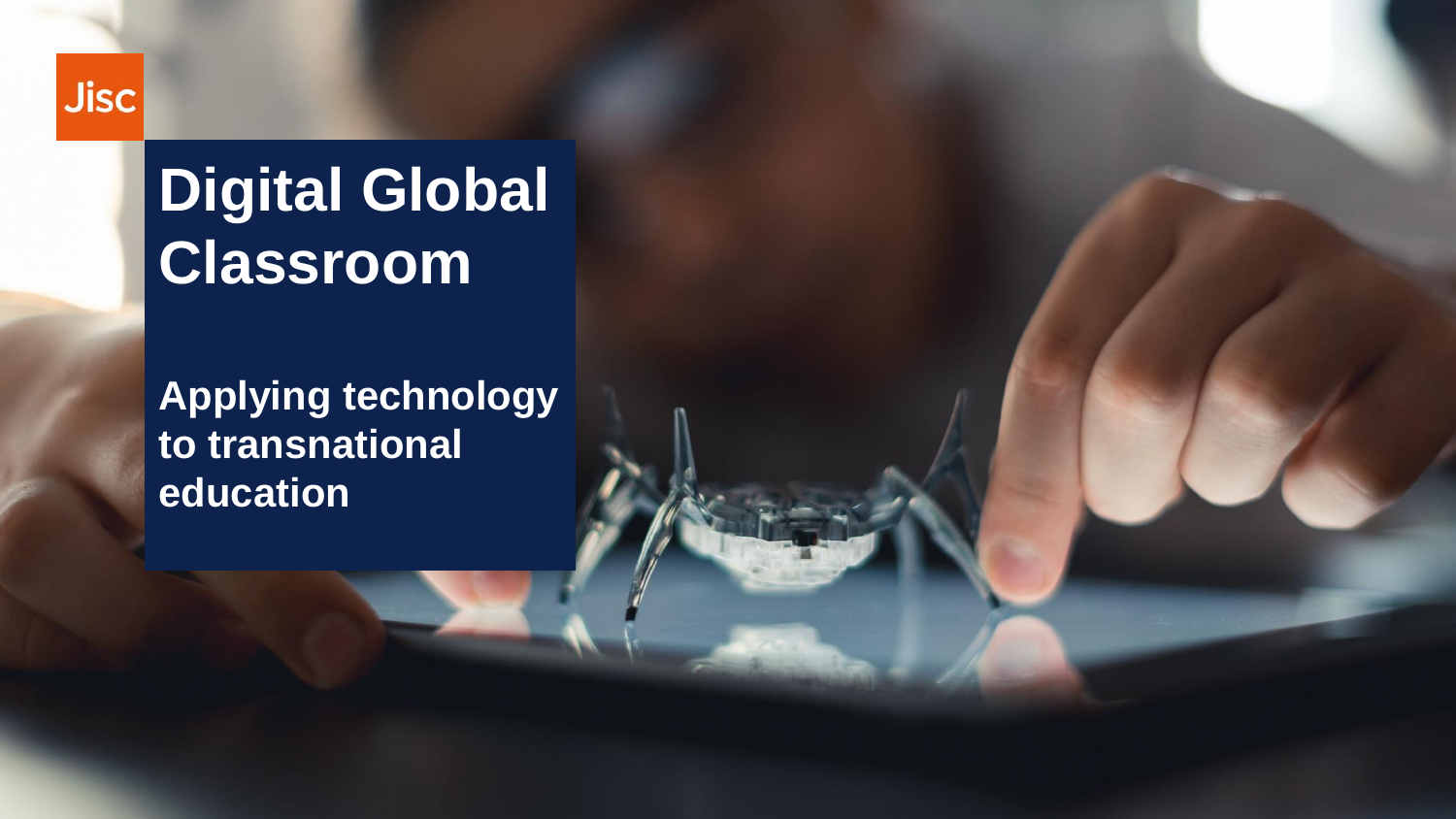## **Natalie 4.0**



**Jisc**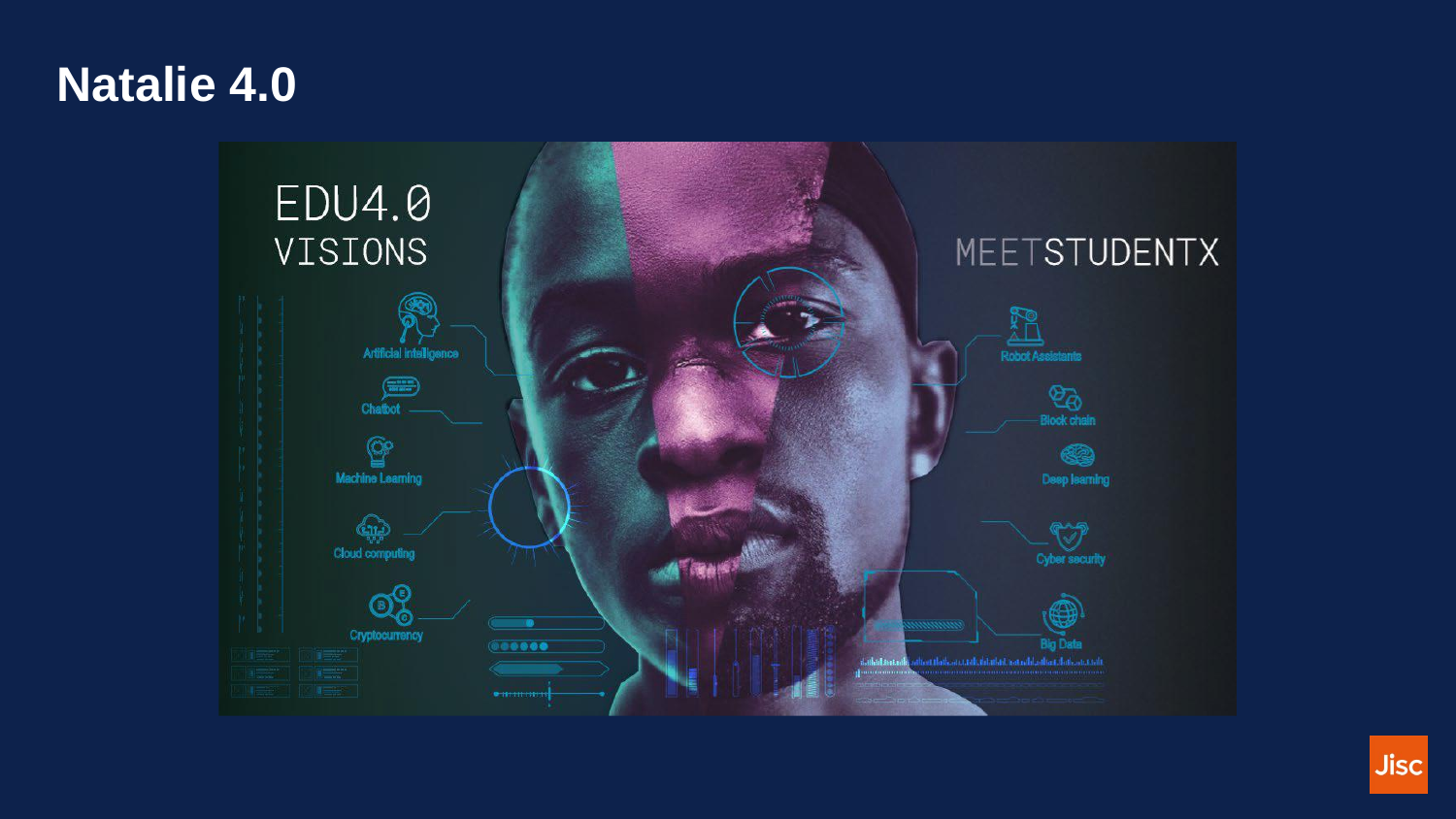## https://www.youtube.com/watch?v=aVWHp8FsV1w

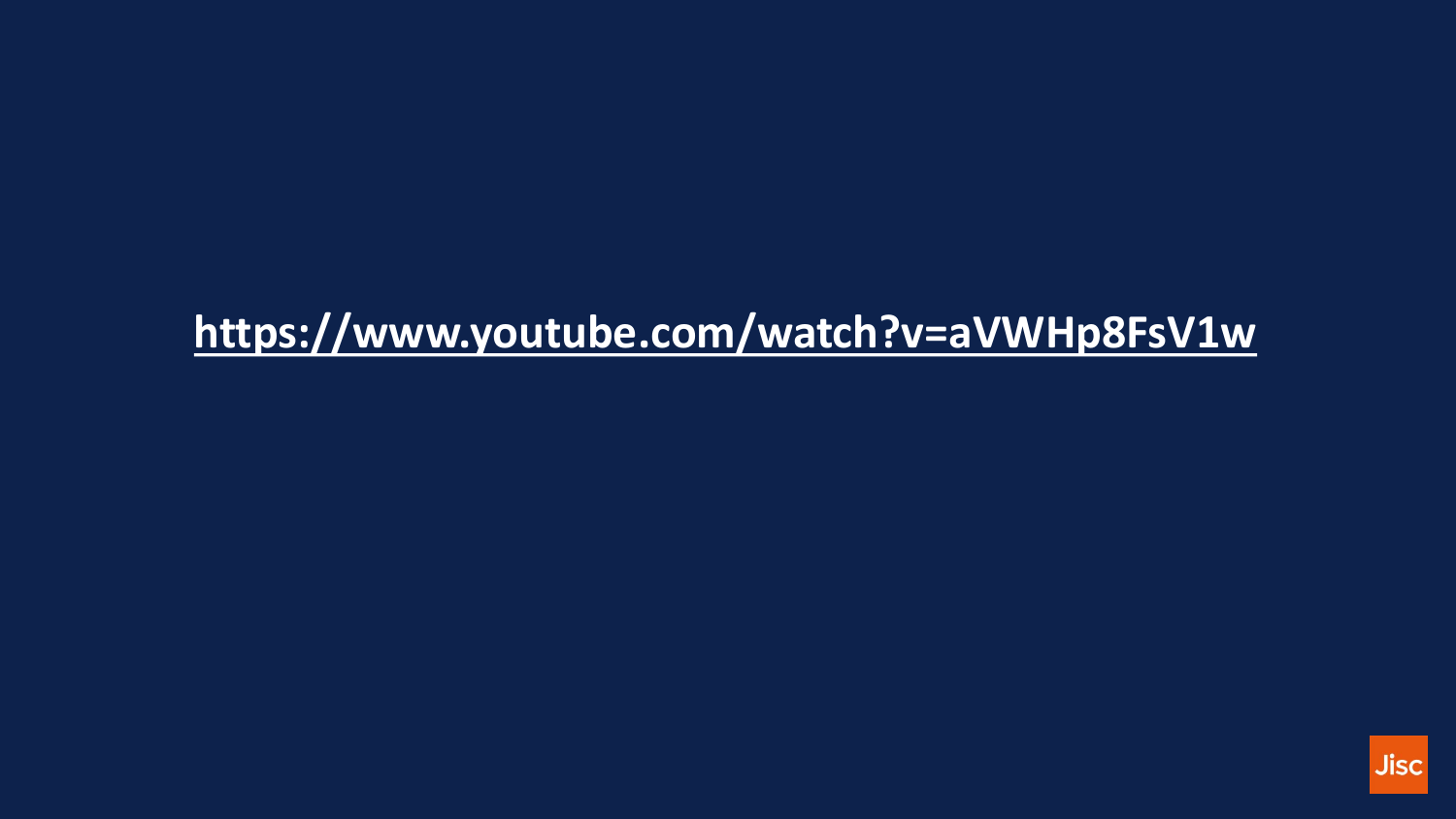## **What is Education 4.0?**

- Fourth industrial revolution technologies like AI and robotics have the potential to transform teaching and learning
- Institutions are preparing our learners for an Industry 4.0 workplace
- Transformation of institutions themselves, embracing Industry 4.0 technologies
- The potential of Education 4.0 is huge the UK must take the lead, now – Paul Feldman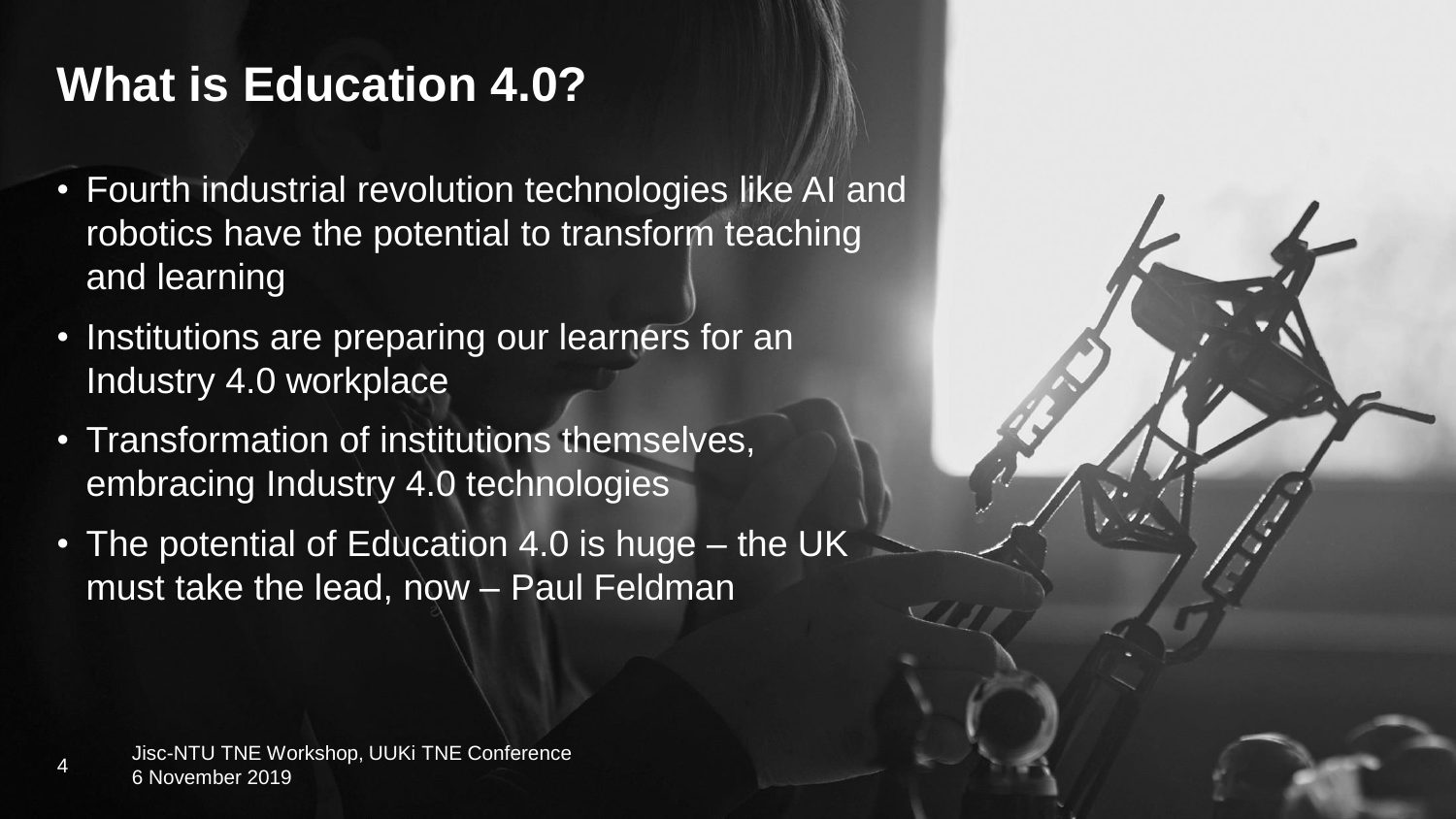## **What are 4.0 technologies?**



တဂ

**Cloud** computing



5G and Internet of **Things** 



**Mixed** reality/ **Virtual** reality



Blockchain Quantum computing

**Jisc** 

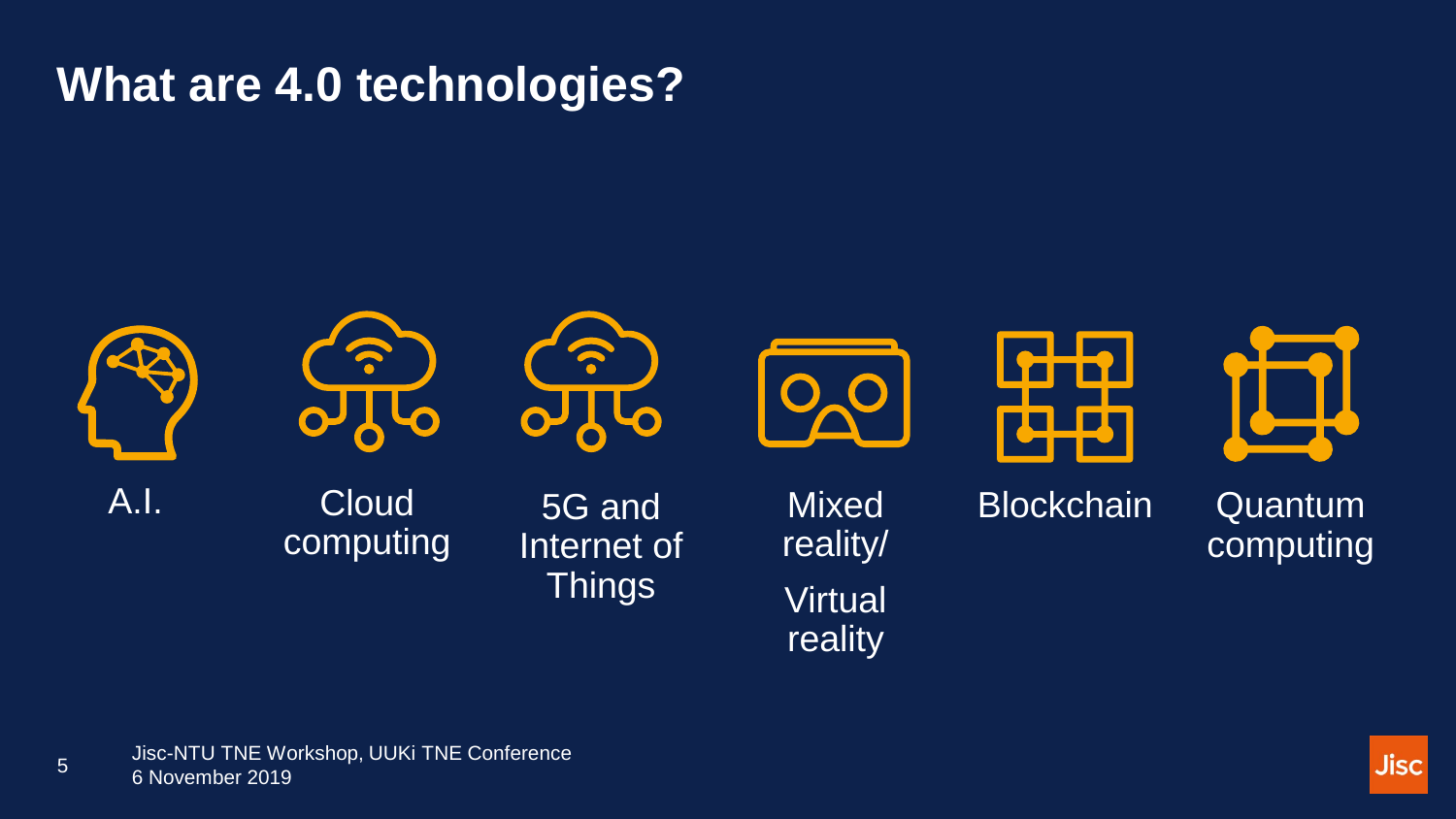## **Case studies**

## **Mixed Reality**

Hologram lectures - [Imperial College, London](https://www.youtube.com/watch?v=DkOKrVV3SS0)

[Mixed reality integration -](https://www.youtube.com/watch?v=vVFz1gBoGV4) Case Western Reserve University

#### **Augmented Reality**

Open Day - [Monash University](https://www.youtube.com/watch?v=0lvGZvG4kWk)

## **Blockchain**

[Credential verification -](https://youtu.be/CsQ924rd57I) ACCREDIBLE

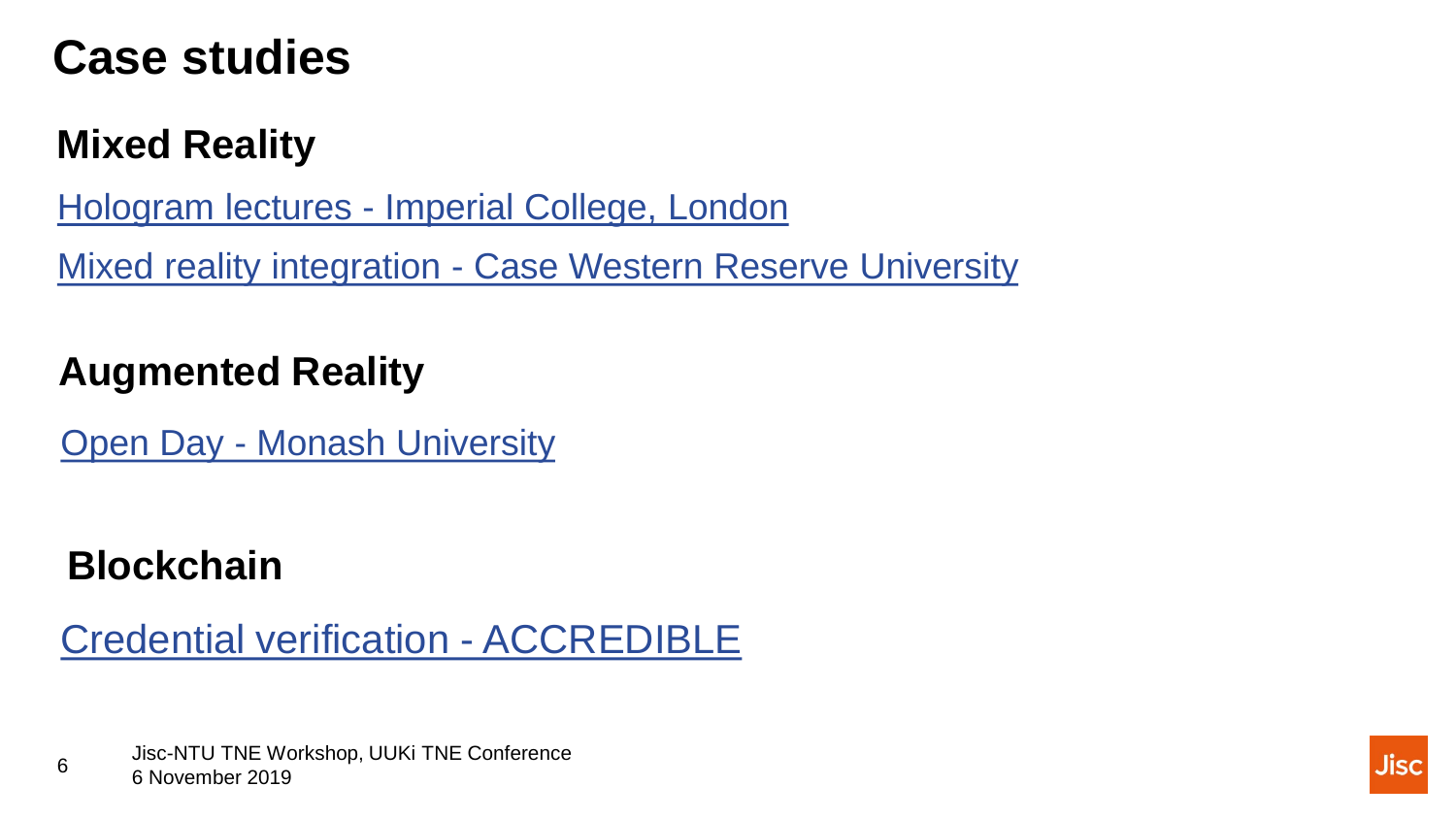## **Questions (survey)**

- •Will/can F2F ever be replaced in international education?
- •Do the home-based courses take precedence over TNE courses in the use of technology?
- •Are there plans to use more tech for TNE?
- •Is the use of technology in education just a 'hype'?
- •Who wants more / better technology?
	- •Administrators
	- •Students
	- •Academics
	- •IT
	- •International departments
	- •Others (if any add description)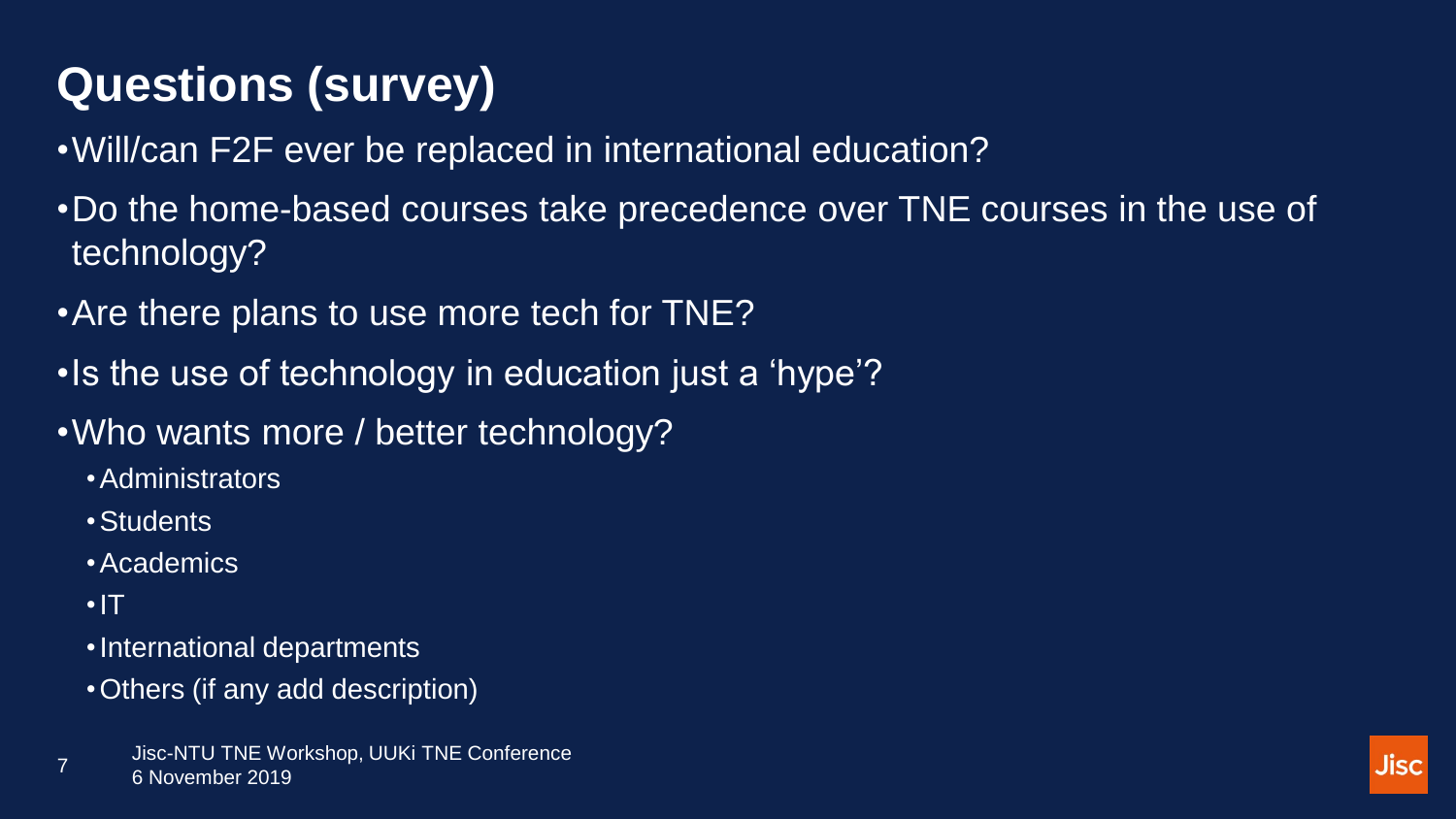## Will/can face-to-face delivery ever be replaced in international education?

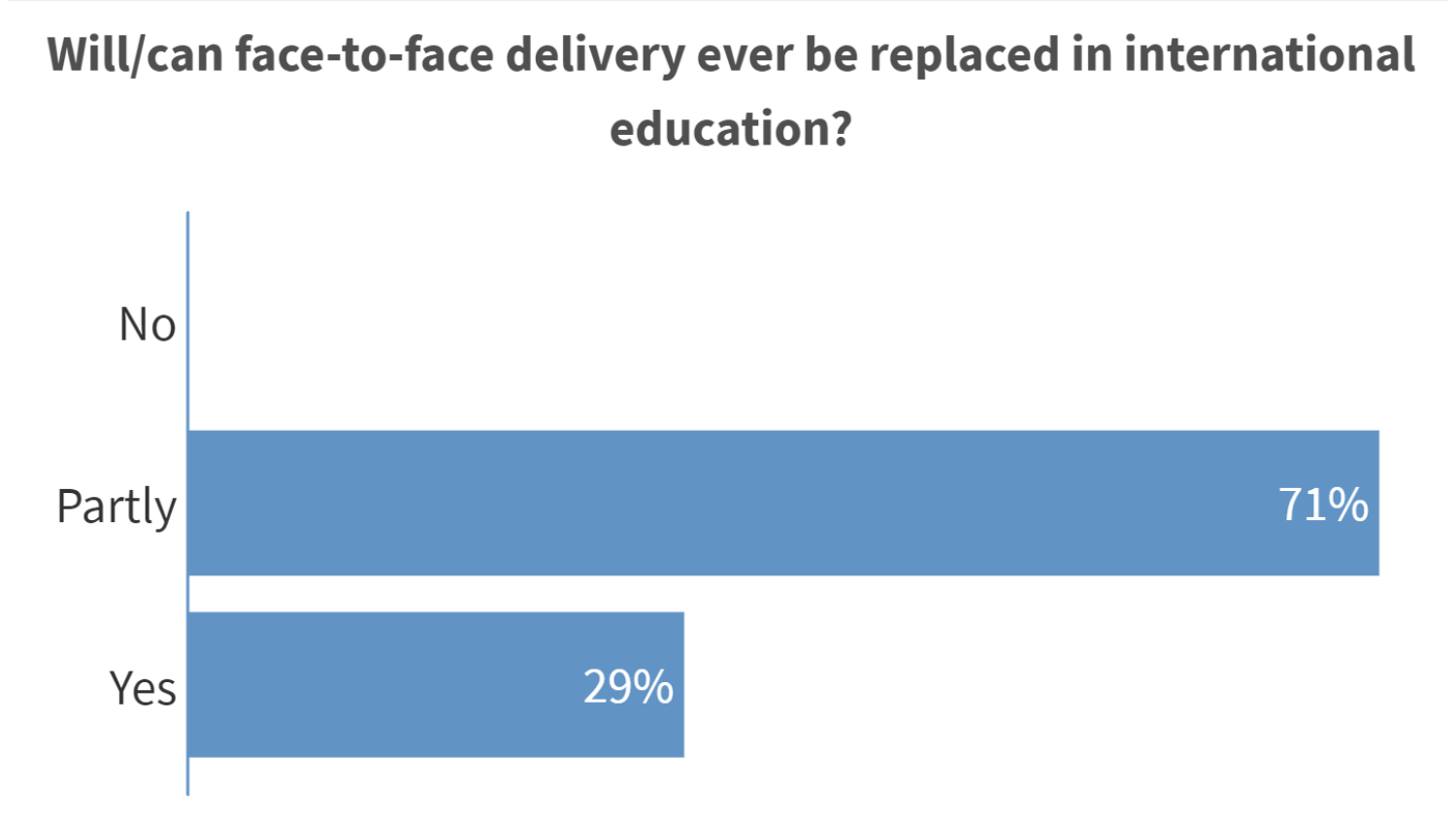# Do the home-based courses take precedence over TNE courses in the use of technology?

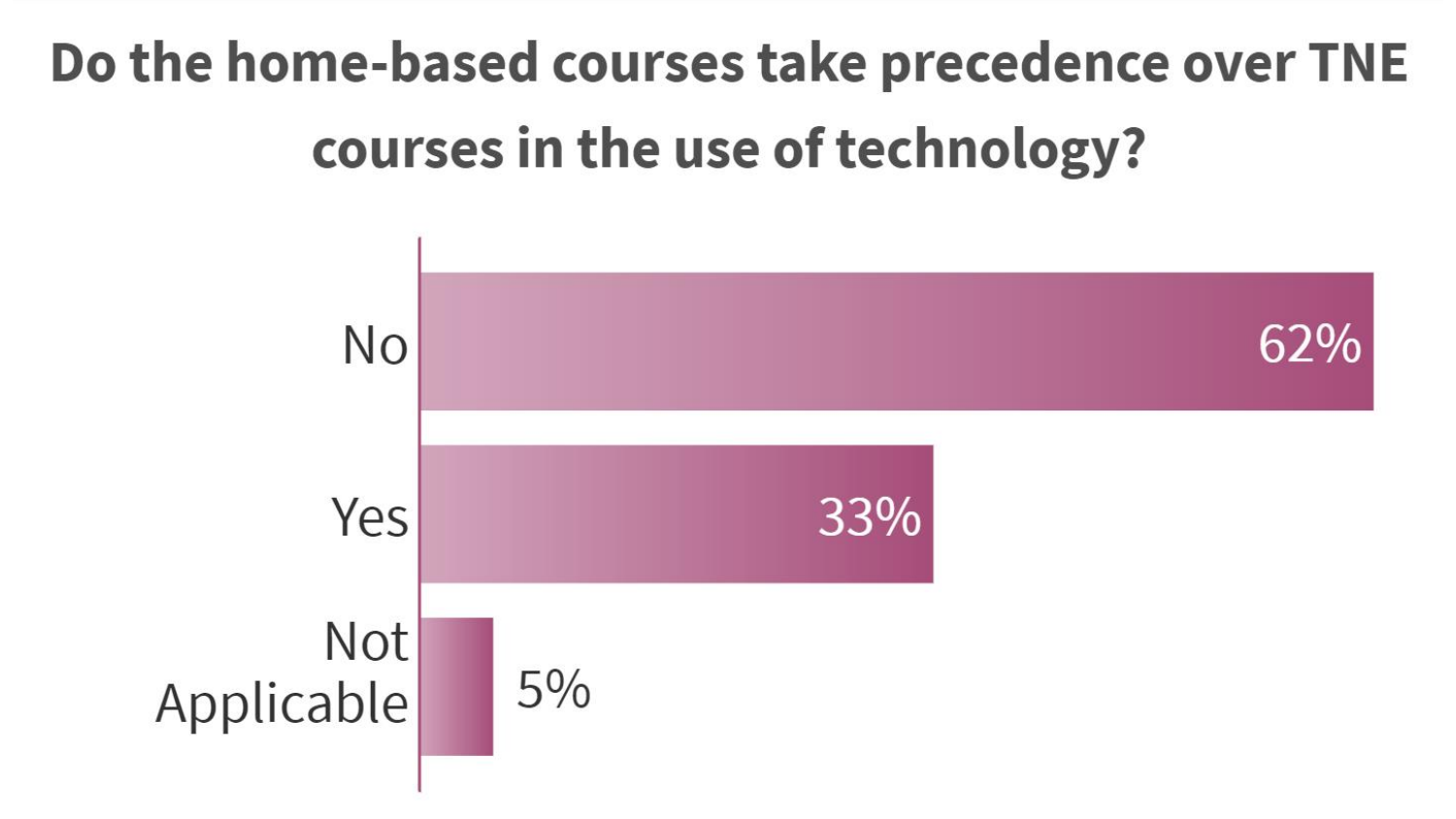"The use of technology in education just a 'hype' ". To what extent you agree/disagree with this statement?

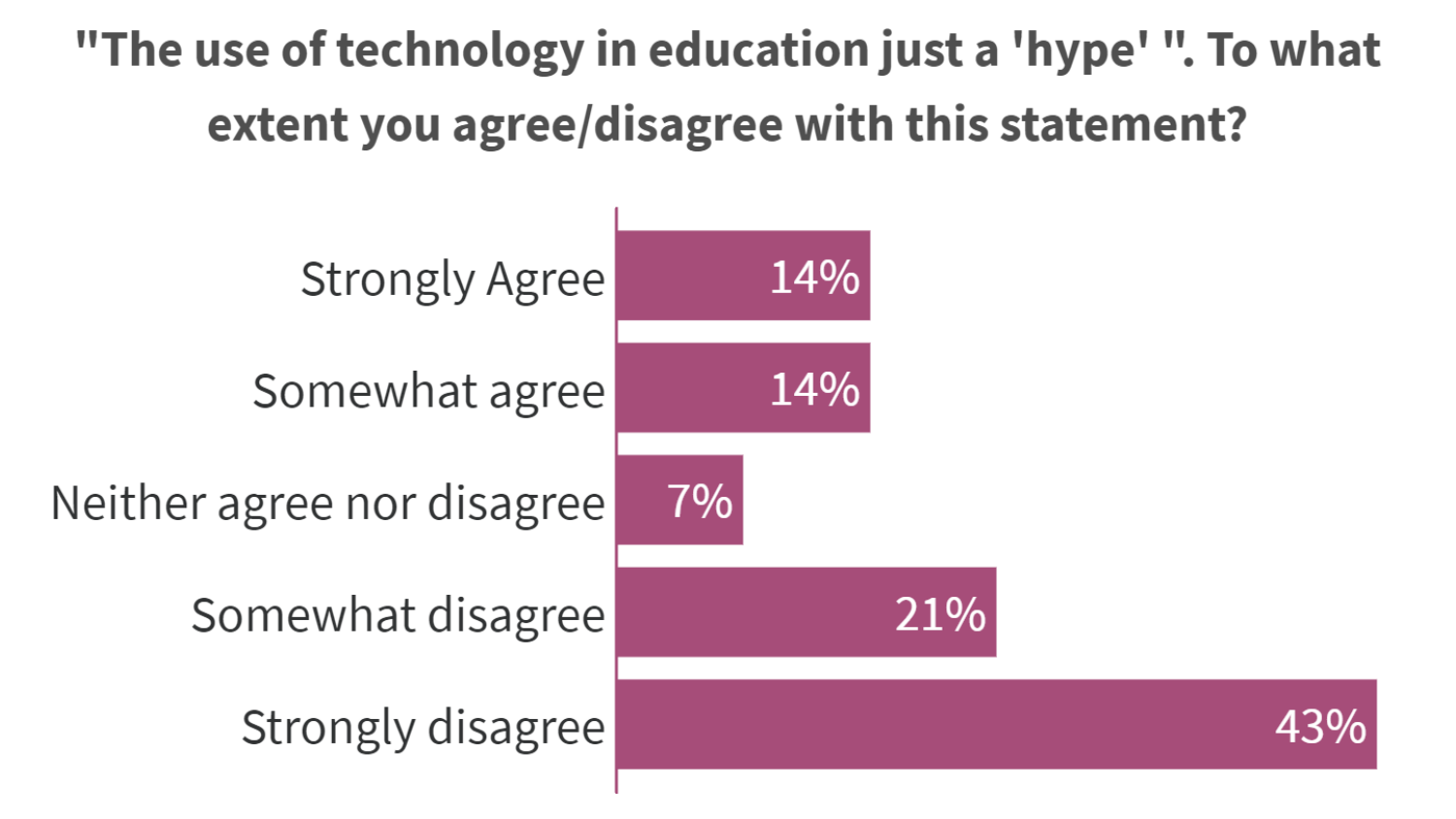# Are there plans to use more tech for TNE in your institution?

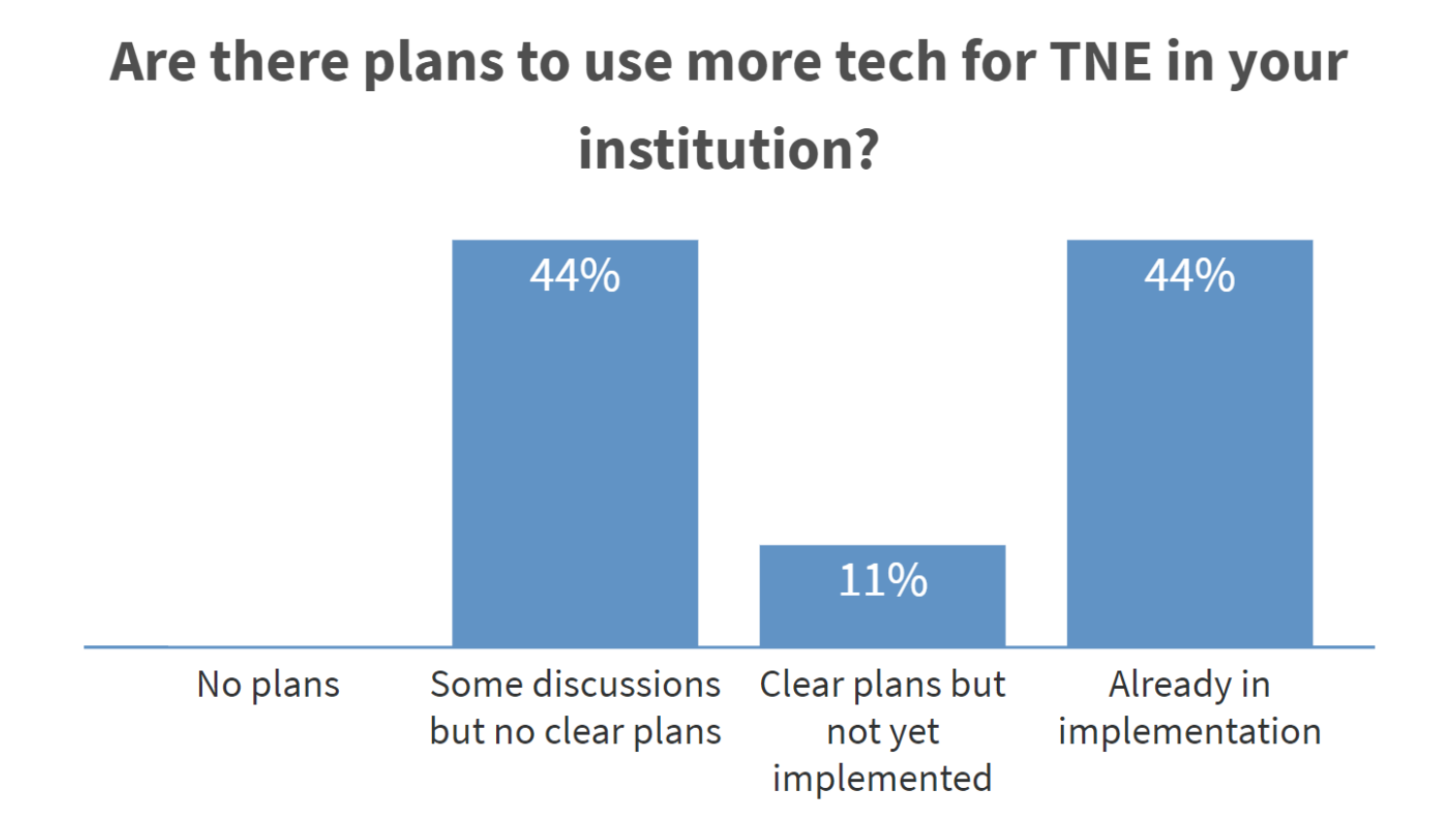

4th

5th





Other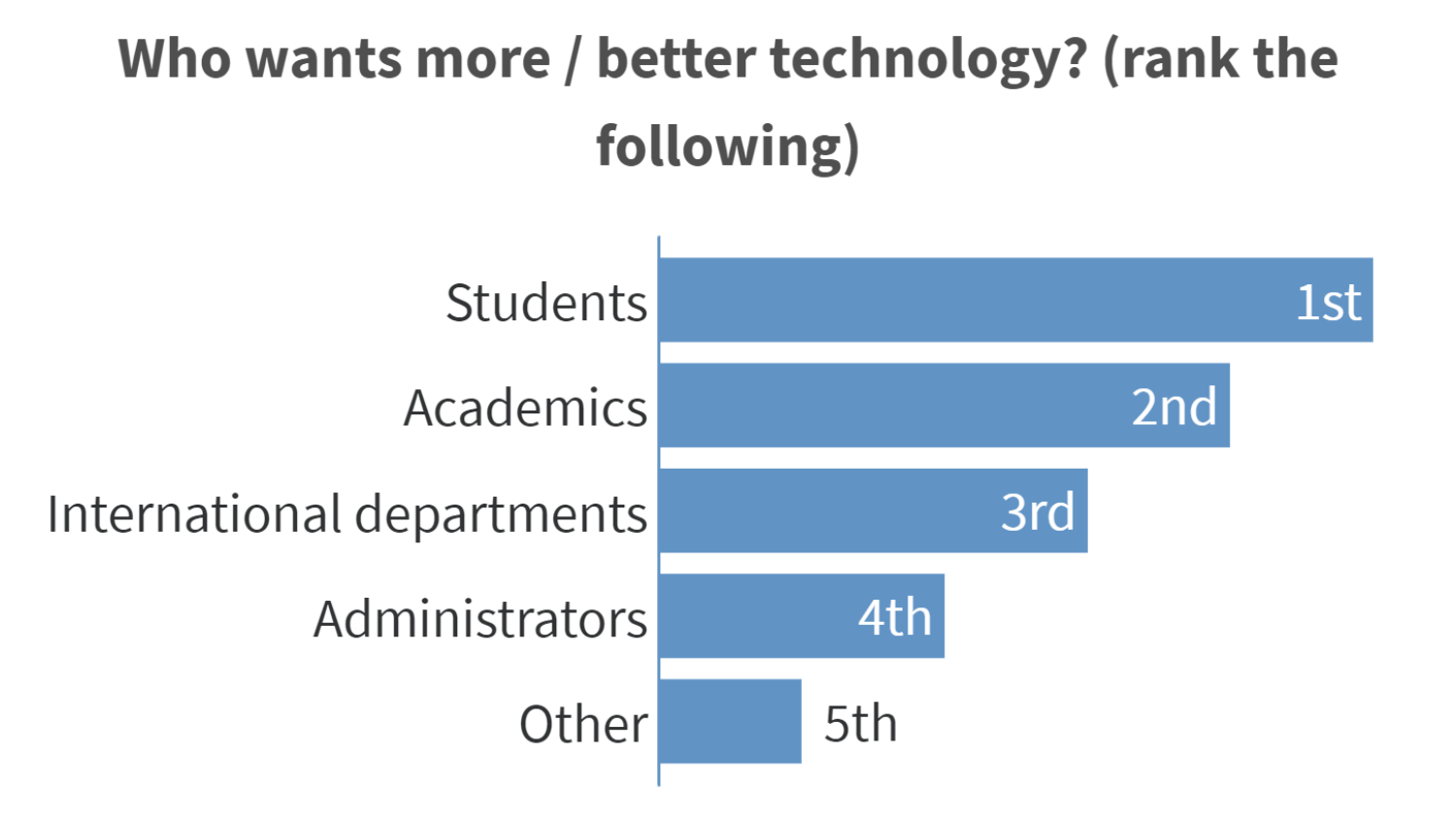# What does a digital global classroom look like? (please describe in max two words)

holodeck<br>internet socialntegrated 13 Education 4.0 - Jisc internal briefing - November 2018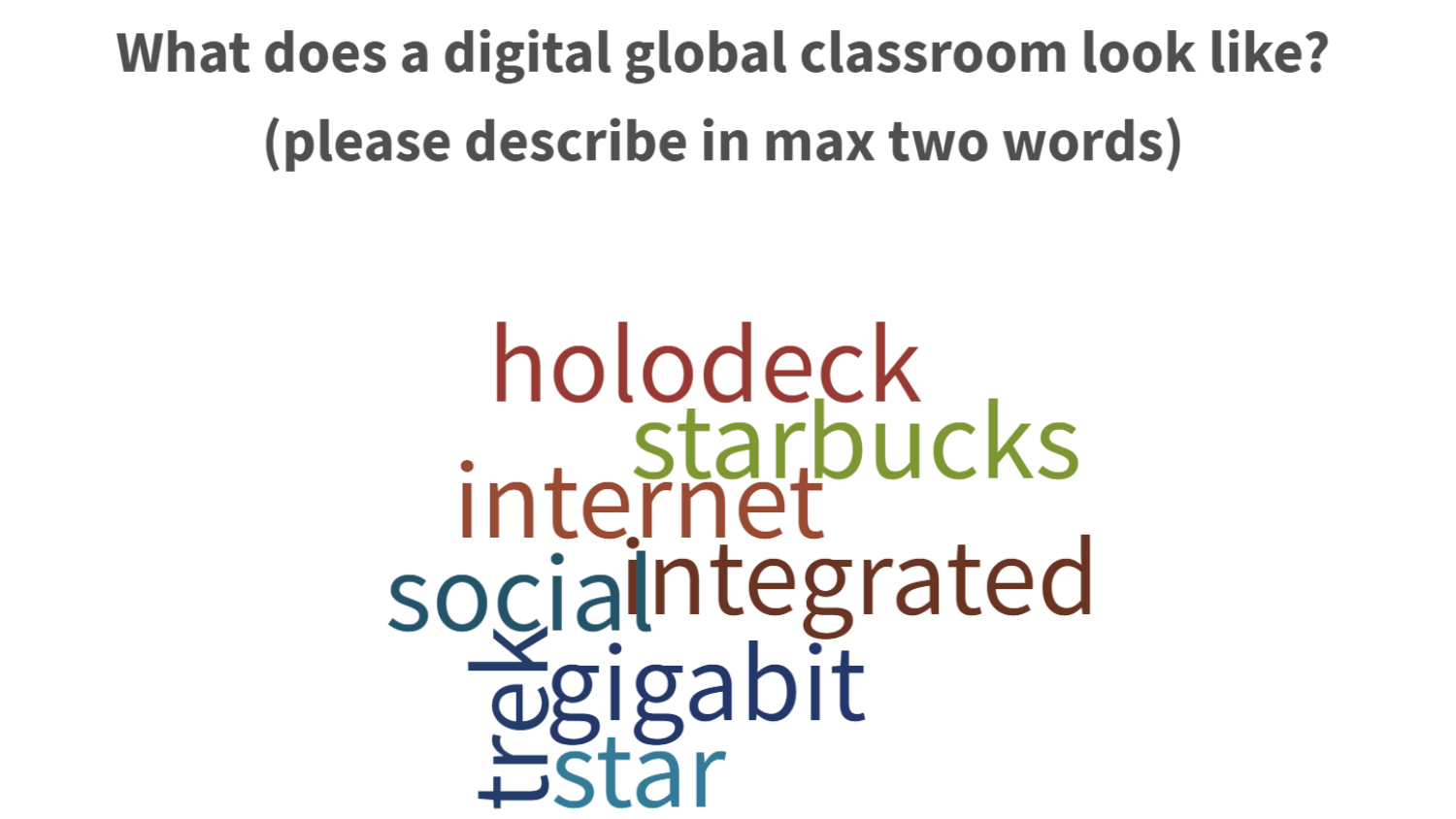# **Join us on the journey..**

#### **TNE 4.0: Technology and TNE**

UUKi-Jisc event 27 Feb 2020, 10:00 - 15:00 Bristol [https://www.universitiesuk.ac.uk/events/Pages/Tec](https://www.universitiesuk.ac.uk/events/Pages/Technology-and-TNE.aspx)

hnology-and-TNE.aspx

### **Education 4.0**

#EDU4\_0 https://www.jisc.ac.uk/rd/future-trends